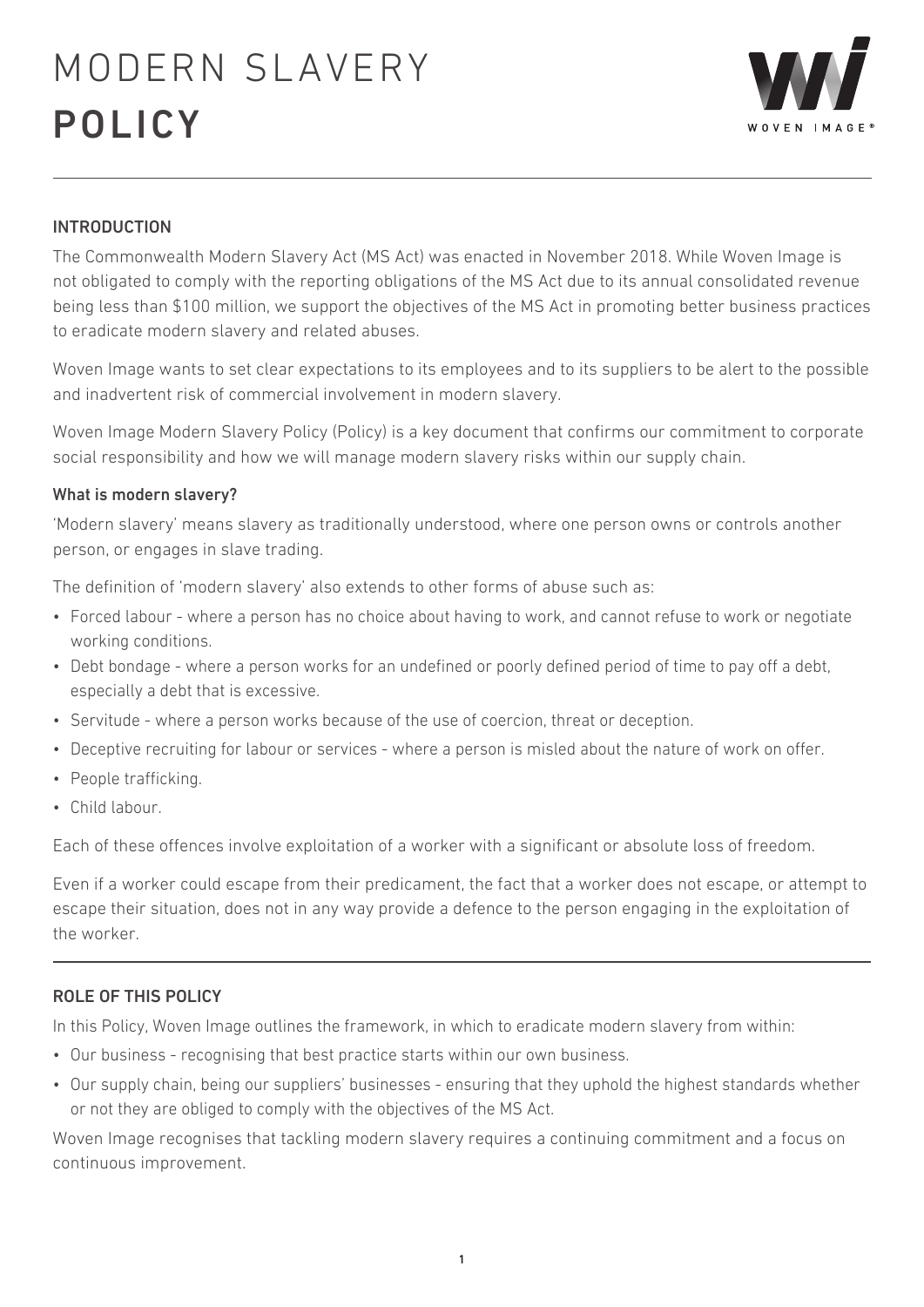

### OUR BUSINESS

Woven Image's core business is the design, production, and supply of sustainable acoustic finishes and textiles.

Woven Image subscribes to being an ethical and sustainable business, and identifies modern slavery as being contrary to good business practices.

### Our employment Policy is to:

- Pay employees in accordance with all applicable industrial obligations arising from modern awards, the Fair Work Act and any other statute or law affecting the employment relationship.
- Ensure accurate record keeping for all employees in respect of pay and hours worked.
- Pay all superannuation contributions.
- Ensure all employees have a lawful right to work in Australia.
- Ensure any migrant workers are treated lawfully with regard to terms and conditions of employment, and any applicable visa conditions.
- Work in a safe environment, free from physical and psycho-social hazards.
- Work in an environment free from all forms of unlawful discrimination.

#### OUR SUPPLY CHAIN

Woven Image procures from Australia and overseas. Woven Image primary suppliers provide:

- Material manufacturing services.
- Component part manufacturing.
- Raw materials for product manufacturing.
- Machinery and tooling for manufacturing.
- Logistic services for product distribution.
- Packaging materials.

In relation to the Woven Image global supply chain, inclusive of outsourced business services and contractors, our Policy is to:

- Do business only with ethical businesses who share our values.
- Not use price solely as the reason to determine who we may do business with.
- Ensure outsourced business services and contractors employment policies align with Woven Image's outlined above.
- Ensure our suppliers collaborate in ensuring that modern slavery practices do not exist either within their own business, or within their own supply chains.
- Ensure our suppliers have an effective ongoing process to identify, detect and address any modern slavery practices.

Our approach is to work collaboratively with suppliers and any government or industry regulatory bodies to ensure compliance with the objectives of this Policy.